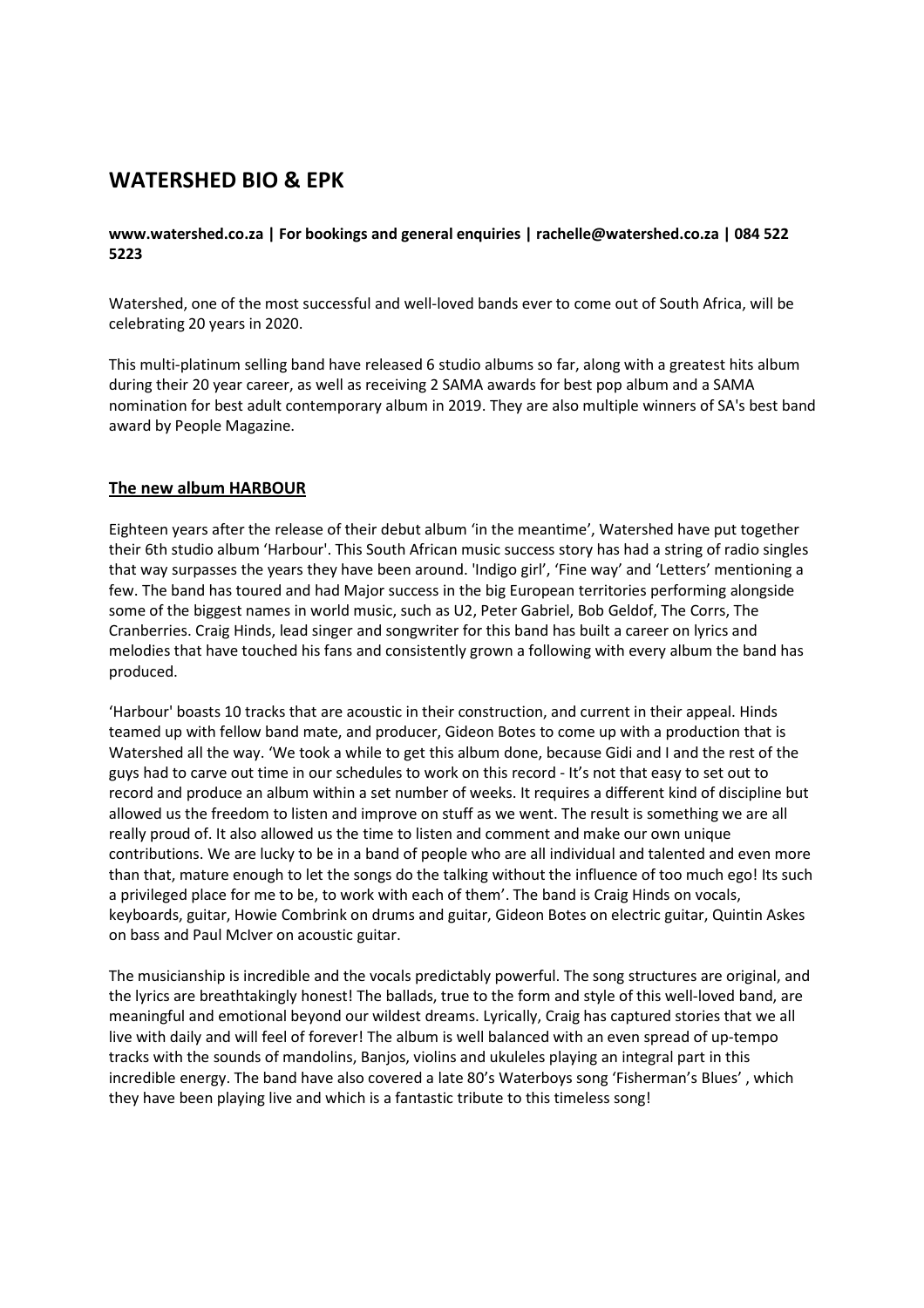The first single, 'Mountainside' is an up tempo, groove filled, bass driven track. The message is simple, It's time to move on from the negativity we are faced with every day. 'I'm waiting for the perfect day to spread my wings and fly down the mountainside', says Hinds. We can continue to explore cause and effect but the actual route to a life that's meaningful and forward moving is to embrace simplicity and explore the small joys that give us true meaning. Another giant of a song is 'Out the window' which features Lira, who needs no introduction! This duet is simply incredible with the two voices working together to give us a hauntingly beautiful song about two people watching themselves grow old together from a third person perspective… 'Lira is a dream to work with and her enthusiasm and straight up love for what she does, reminds me why we do what we do. It's not about trying to find the next hit, or breaking into a market, or reinventing yourself; it really is about creating a song from nothing and watching it grow into something so much more than you ever imagined.'

Watershed's touring schedule is as usual very full with shows booked both internationally and locally. Catch them at a city near you and experience the talent of their powerful live show!

## **Background and Accomplishments**

Having toured both locally and internationally over the years off the back of their smash hits 'Indigo Girl' and 'Letters' the band have carved an acoustic rock sound that is undeniably Watershed in its uniqueness and crowd pleasing in its boldness. 'Watch the Rain', the lyrically intense and groove filled song off their 5th studio album mesmerized audiences and took them into a space where ending the show is not an option for the band. Watershed throws out hit after hit in their 2-hour performances and never disappoints. This multi-talented 5-piece band switch from acoustic guitars to pianos & ukuleles seamlessly whilst their sound remains fresh, powerful and melodic.

Since their breakthrough single in 2000 with "Indigo Girl" South African rock icons Watershed have built their way up to be one of the most respected and decorated bands to come out of the Southern Tip of Africa. Their distinctive melodic guitar sounds blend with the sultry tones of lead singer and songwriter Craig Hinds voice to create a soothing and classic rock sound that is easily recognizable and yet utterly unique.

Their albums and singles have consistently been rewarded with gold and platinum status both locally and abroad but Watershed pride themselves on being a touring band and always have a full gig schedule with loyal and vociferous support wherever they play out.

Watershed's travels have led them to perform at the prestigious SXSW Music Festival in Austin Texas and Canadian Music week to various dates across Europe where their music is particularly well received in Germany, Austria and Switzerland after a radio DJ on holiday in South Africa heard "Indigo Girl" and thought it would enchant his listeners. He was absolutely right. The play listing of the song on the local German station quickly built momentum and lead to them to be picked up by EMI Germany who released "In The Meantime" and every album & single since.

2015's album "Watch the Rain" tips the hat to the new-age country sound while still remaining grounded in the cultured acoustic rock that Watershed is known and loved for and the first single off the album "Magical Energy" has built momentum on the local South African charts.

While the term Watershed is universally used to describe a turning point, a lesser known use is in broadcasting field where it is used to describe the transition time when adult content can be shown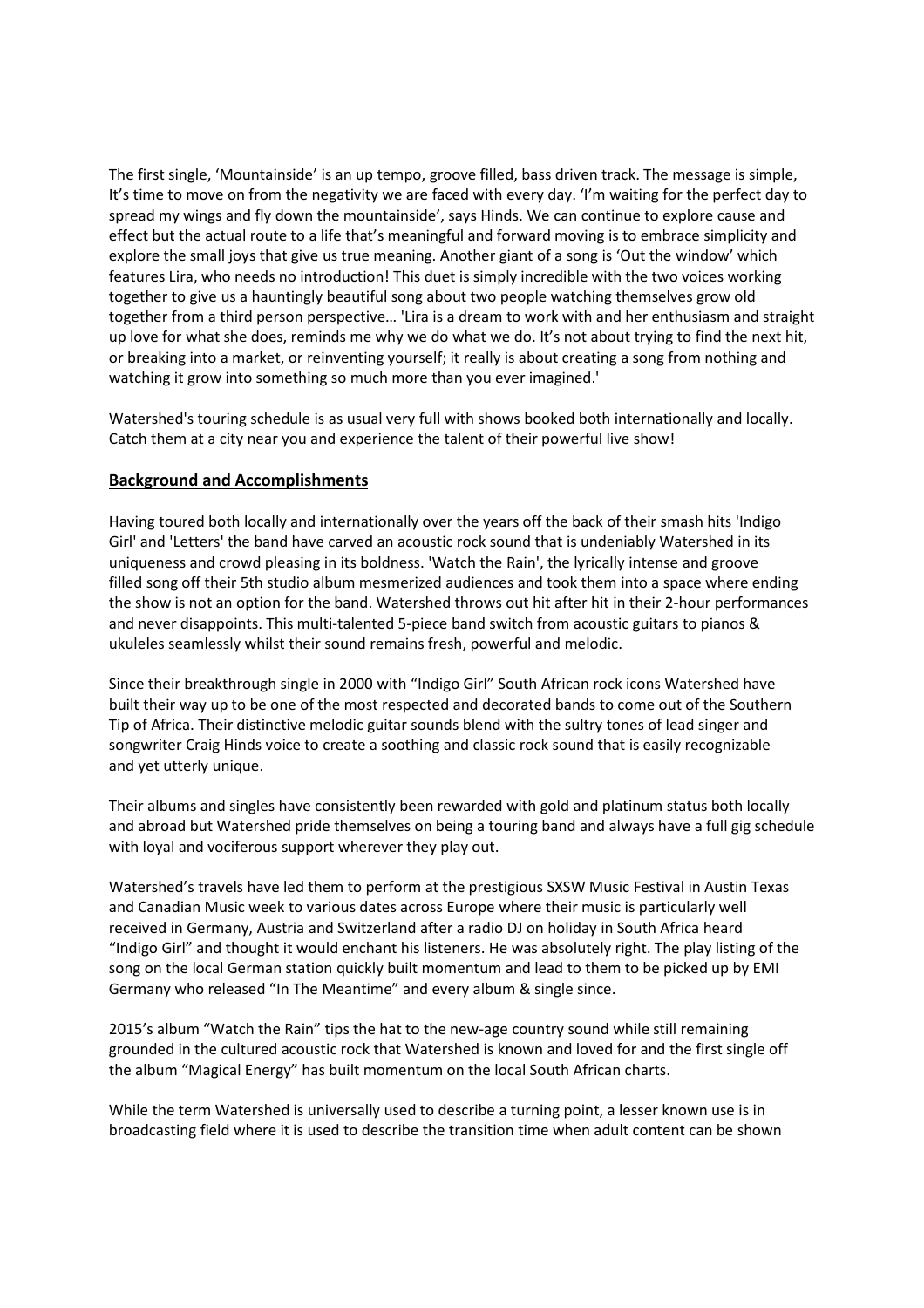and maybe now that's a better fit for a band that has matured and realized the strength and depth of their sound and trusted in their process and abilities.

Watershed are 18 years in the making and nowhere near ready to stop.

# **Information**

#### SAMA 2019

• Nominated for Best Adult Contemporary Album, "Harbour"

## SAMA 2016

● Nominated for Best Adult Contemporary Album, "Watch the Rain"

## IN THE MEANTIME

- Released in 2000
- South Africa two SAMA nominations
- Platinum Status/ South Africa
- Producer: Brian O'Shea/South Africa
- Released in Germany: 2002

#### WRAPPED IN STONE

- Released in 2003
- SAMA Award 2003
- Gold Status
- Producer: Brian O'Shea/South Africa
- Release Date Germany: 2003

#### MOSAIC

- Released in 2005
- SAMA Award 2005
- Platinum Status/South Africa
- Producers: J.B.Arthur/ South Africa /Ali Thomson/ UK
- Released in Germany: 2006

## STARING AT THE CEILING

- Released in 2008
- Gold Status (to date)
- Producers: Eliot Kennedy/ UK/Ali Thomson/UK
- Release Date Germany: 12 June 2009

#### A MILLION FACES - 20 Hits

● Released in 2010

#### WATCH THE RAIN

● Released in 2015